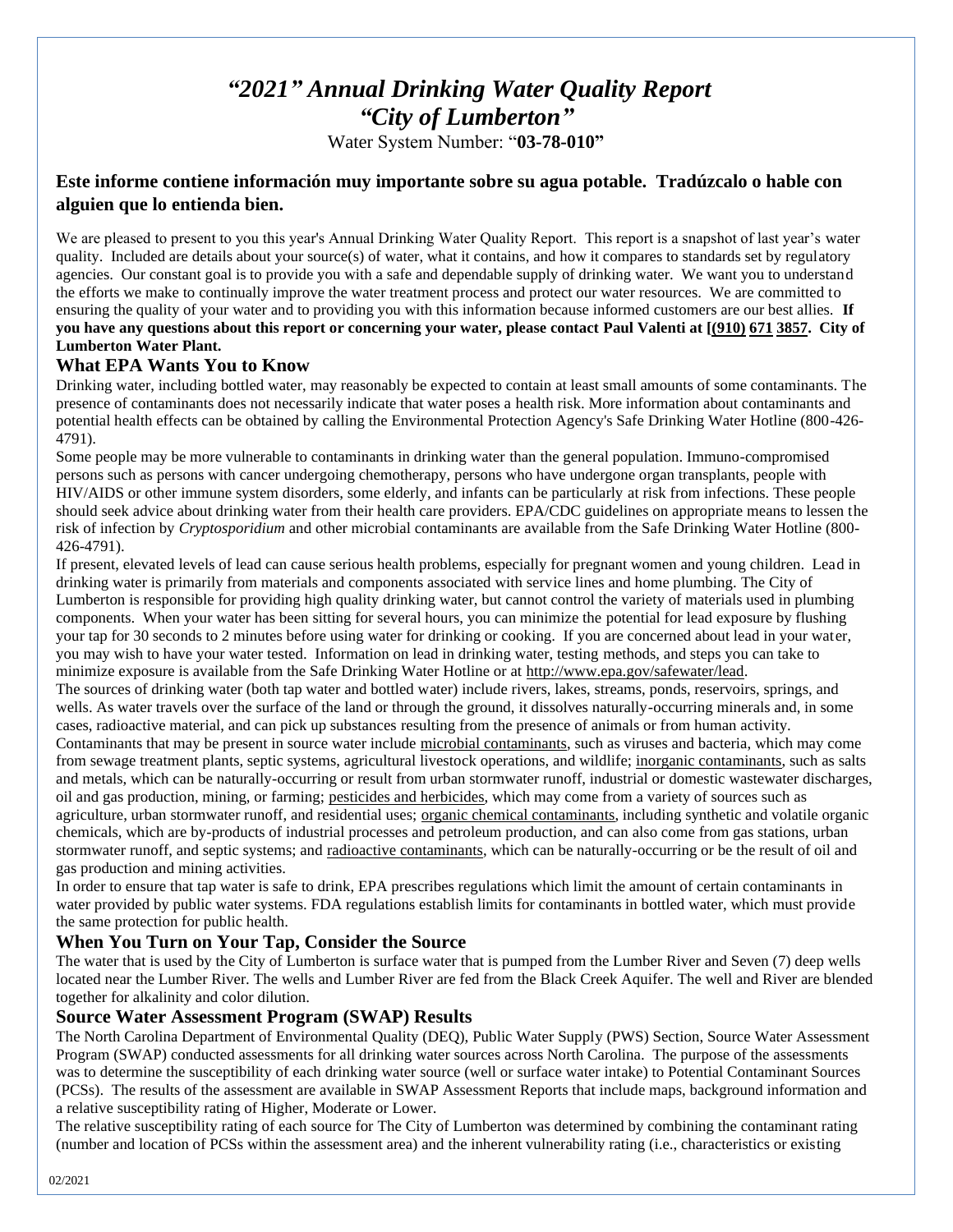conditions of the well or watershed and its delineated assessment area). The assessment findings are summarized in the table below:

| <b>Source Name</b>  | <b>Susceptibility Rating</b> | <b>SWAP Report Date</b> |
|---------------------|------------------------------|-------------------------|
| Well $# 1$          | Moderate                     | June 12, 2020           |
| Well $# 2$          | Higher                       | June 12, 2020           |
| Well $# 3$          | Moderate                     | June12, 2020            |
| Well $# 4$          | Moderate                     | June 12, 2020           |
| Well $# 5$          | Higher                       | June 12, 2020           |
| Well $# 6$          | Higher                       | June 12, 2020           |
| Well $# 7$          | Higher                       | June 12, 2020           |
| Well $# 8$          | Higher                       | June 12, 2020           |
| <b>Lumber River</b> | Moderate                     | June 12, 2020           |

**Susceptibility of Sources to Potential Contaminant Sources (PCSs)**

The complete SWAP Assessment report for The City of Lumberton may be viewed on the Web at:

<https://www.ncwater.org/?page=600> Note that because SWAP results and reports are periodically updated by the PWS Section, the results available on this web site may differ from the results that were available at the time this CCR was prepared. If you are unable to access your SWAP report on the web, you may mail a written request for a printed copy to: Source Water Assessment Program – Report Request, 1634 Mail Service Center, Raleigh, NC 27699-1634, or email requests to swap@ncdenr.gov. Please indicate your system name, number, and provide your name, mailing address and phone number. If you have any questions about the SWAP report please contact the Source Water Assessment staff by phone at 919-707-9098.

It is important to understand that a susceptibility rating of "higher" does not imply poor water quality, only the system's potential to become contaminated by PCSs in the assessment area.

## **Help Protect Your Source Water**

Protection of drinking water is everyone's responsibility. You can help protect your community's drinking water source(s) in several ways: (examples: dispose of chemicals properly; take used motor oil to a recycling center, volunteer in your community to participate in group efforts to protect your source, etc.).

## **Violations that Your Water System Received for the Report Year**

The City of Lumberton did not receive any violations during the Compliance period of 2021 reporting year.

### **Water Quality Data Tables of Detected Contaminants**

We routinely monitor for over 150 contaminants in your drinking water according to Federal and State laws. The tables below list all the drinking water contaminants that we detected in the last round of sampling for each particular contaminant group. The presence of contaminants does not necessarily indicate that water poses a health risk. **Unless otherwise noted, the data presented in this table is from testing done January 1 through December 31, 2021.** The EPA and the State allow us to monitor for certain contaminants less than once per year because the concentrations of these contaminants are not expected to vary significantly from year to year. Some of the data, though representative of the water quality, is more than one year old.

#### **Important Drinking Water Definitions:**

*Not-Applicable (N/A)* – Information not applicable/not required for that particular water system or for that particular rule. *Non-Detects (ND)* - Laboratory analysis indicates that the contaminant is not present at the level of detection set for the particular methodology used.

*Parts per million (ppm) or Milligrams per liter (mg/L)* - One part per million corresponds to one minute in two years or a single penny in \$10,000.

*Parts per billion (ppb) or Micrograms per liter (ug/L)* - One part per billion corresponds to one minute in 2,000 years, or a single penny in \$10,000,000.

*Nephelometric Turbidity Unit (NTU)* - Nephelometric turbidity unit is a measure of the clarity of water. Turbidity in excess of 5 NTU is just noticeable to the average person.

*Action Level (AL) -* The concentration of a contaminant which, if exceeded, triggers treatment or other requirements which a water system must follow.

*Treatment Technique (TT)* **-** A required process intended to reduce the level of a contaminant in drinking water.

*Maximum Residual Disinfection Level (MRDL)* – The highest level of a disinfectant allowed in drinking water. There is convincing evidence that addition of a disinfectant is necessary for control of microbial contaminants.

*Maximum Residual Disinfection Level Goal (MRDLG)* – The level of a drinking water disinfectant below which there is no known or expected risk to health. MRDLGs do not reflect the benefits of the use of disinfectants to control microbial contaminants.

*Locational Running Annual Average (LRAA)* – The average of sample analytical results for samples taken at a particular monitoring location during the previous four calendar quarters under the Stage 2 Disinfectants and Disinfection Byproducts Rule.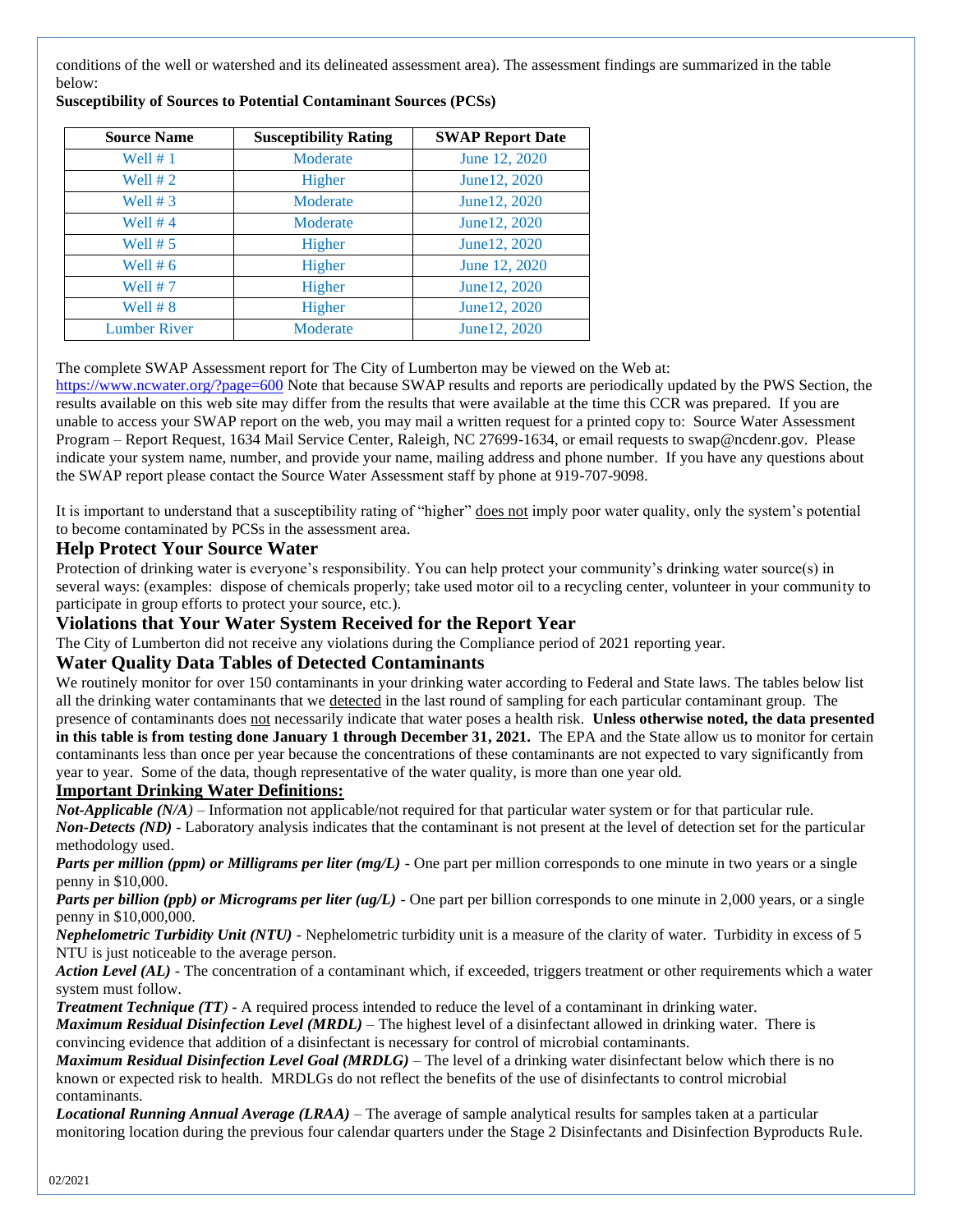*Level 1 Assessment - A Level 1 assessment is a study of the water system to identify potential problems and determine (if possible) why total coliform bacteria have been found in our water system.*

*Level 2 Assessment - A Level 2 assessment is a very detailed study of the water system to identify potential problems and determine (if possible) why an E. coli MCL violation has occurred and/or why total coliform bacteria have been found in our water system on multiple occasions.*

*Maximum Contaminant Level (MCL)* - The highest level of a contaminant that is allowed in drinking water. MCLs are set as close to the MCLGs as feasible using the best available treatment technology.

*Maximum Contaminant Level Goal (MCLG)* - The level of a contaminant in drinking water below which there is no known or expected risk to health. MCLGs allow for a margin of safety.

## **Tables of Detected Contaminants**

**Turbidity\*** 

| <b>Contaminant</b> (units)                                                                | <b>Treatment</b><br><b>Technique</b><br>(TT) Violation<br>Y/N | <b>Your Water</b> | <b>MCLG</b> | <b>Treatment Technique (TT)</b><br><b>Violation if:</b>            | <b>Likely Source of</b><br><b>Contamination</b> |  |
|-------------------------------------------------------------------------------------------|---------------------------------------------------------------|-------------------|-------------|--------------------------------------------------------------------|-------------------------------------------------|--|
| Turbidity (NTU) - Highest single<br>turbidity measurement                                 | N                                                             | 0.96 NTU          | N/A         | Turbidity $>1$ NTU                                                 |                                                 |  |
| Turbidity (NTU) - Lowest monthly<br>percentage (%) of samples meeting<br>turbidity limits | N                                                             | 99.5%             | N/A         | Less than 95% of monthly turbidity<br>measurements are $< 0.3$ NTU | Soil runoff                                     |  |

\*Turbidity is a measure of the cloudiness of the water. We monitor it because it is a good indicator of the effectiveness of our filtration system. The turbidity rule requires that 95% or more of the monthly samples must be less than or equal to 0.3 NTU.

#### **Inorganic Contaminants**

| Contaminant (units) | Sample<br><b>Date</b> | <b>MCL</b><br><b>Violatio</b><br>$\mathbf n$<br>Y/N | Your<br>Water | Range<br>High<br>Low | <b>MCLG</b> | <b>MCL</b> | <b>Likely Source of Contamination</b>                                                                                           |
|---------------------|-----------------------|-----------------------------------------------------|---------------|----------------------|-------------|------------|---------------------------------------------------------------------------------------------------------------------------------|
| Fluoride (ppm)      | 2/2/2021              | N                                                   | 0.50          | N/A                  |             |            | Erosion of natural deposits; water additive which<br>promotes strong teeth; discharge from fertilizer and<br>aluminum factories |

#### **Lead and Copper Contaminants**

| <b>Contaminant</b> (units)                    | <b>Sample Date</b>    | Your<br>Water | Number of<br>sites found<br>above the AL | <b>MCLG</b> | AI       | <b>Likely Source of Contamination</b>                                   |
|-----------------------------------------------|-----------------------|---------------|------------------------------------------|-------------|----------|-------------------------------------------------------------------------|
| Copper (ppm)<br>(90 <sup>th</sup> percentile) | $June - Sept$<br>2020 | 0.113         |                                          | 1.3         | $AL=1.3$ | Corrosion of household plumbing systems; erosion of<br>natural deposits |
| Lead $(ppb)$<br>(90 <sup>th</sup> percentile) | $June - Sept$<br>2020 | <b>ND</b>     |                                          |             | $AL=15$  | Corrosion of household plumbing systems; erosion<br>of natural deposits |

#### **Total Organic Carbon (TOC)**

| <b>Contaminant</b> (units)                               | <b>TT</b><br><b>Violation</b><br>Y/N | Your Water<br>(RAA<br>Removal<br>Ratio) | <b>Range Monthly</b><br><b>Removal Ratio</b><br>Low / High | <b>MCLG</b> | <b>TT</b> | <b>Likely Source of</b><br><b>Contamination</b> | <b>Compliance Method</b><br>(Step 1 or $ACC#$ |
|----------------------------------------------------------|--------------------------------------|-----------------------------------------|------------------------------------------------------------|-------------|-----------|-------------------------------------------------|-----------------------------------------------|
| Total Organic Carbon<br>(removal ratio)<br>(TOC)-TREATED | N                                    | 1.64                                    | 1.54/2.03                                                  | N/A         | <b>TT</b> | Naturally present in the<br>environment         | Step 1                                        |

| <b>STEP 1 TOC Removal Requirements</b> |          |                                                                    |      |  |  |
|----------------------------------------|----------|--------------------------------------------------------------------|------|--|--|
| Source Water TOC $(mg/L)$              |          | <b>Source Water Alkalinity</b><br>$mg/L$ as CaCO3 (in percentages) |      |  |  |
|                                        | $0 - 60$ | $>60-120$                                                          | >120 |  |  |